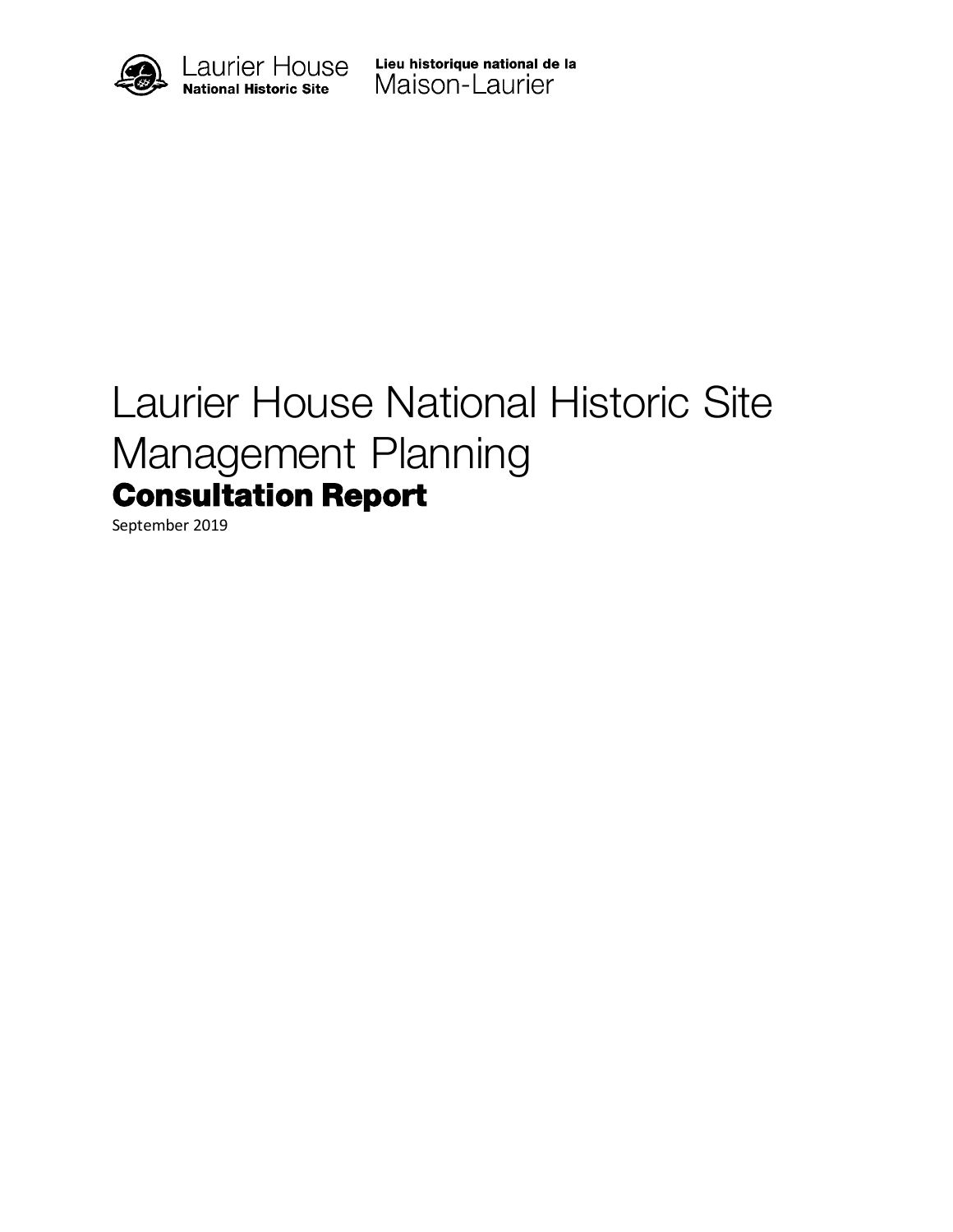# **Laurier House National Historic Site Public Consultation Report**

# **Introduction**

The management plan for Laurier House National Historic Site is currently beingreviewed and finalized. As a part of this revision, the Parks Canada Agency offered the public and community stakeholders the opportunity to give their opinions on the management approach and objectives proposed for the site for the next ten y ears. This public consultation was held from May 15th to July 15th, 2019 (8 weeks).

This document outlines this consultation process and presents a summary of the opinions expressed by the citizens, community stakeholders and regional representatives that were consulted.

# **Objectives**

The consultation had two objectives:

- To make known the management approach and objectives proposed for the draft management plan, which included elements of the site's Visitor Experience Strategy (2017).
- Obtain the views and comments of the public and partners to allow Parks Canada to adjust and improve the proposed management plan.

# **Consultation Process**

The national historic site management planning team developed a "public consultation newsletter" that covered the following points:

- The historic significance of the site;
- The operation of the site;
- The key achievements since the 2007 management plan came into effect;
- The vision for the site; and
- The proposed management approach for the next ten years, including key strategies and objectives .

The newsletter, published in French and English, was posted on the historic site's website from May 15 2019to July 15, 2019.The public was invited to read it and make comments and suggestions by email, inperson or by mail. This consultation was promoted on the Rideau Canal National Historic Site's Facebook account on May 29 and May 30, 2019 where it reached 2,398 individuals. The consultation was also advertised in local newspapers (the Ottawa Citizen, Le Droit, the Centretown Buzz,and Sandy Hill's monthly community newsletter). A link to the online consultation was posted on the Consulting with Canadianswebsite.

Personalized emails with information about the public open house were sent to elected officials and to regional partners, inviting the parties to share their comments (see *Appendix I Partners Engaged*).

A public meeting was held on Thursday May 30th, 2019 from 1:00 p.m.to 4:00 p.m. and from 5:00 p.m. to 7:00 p.m., at the site. The issues and objectives targeted by the draft management plan and the Visitor Experience Strategy, were presented by the site manager, and participant comments were recorded. Participants expressed an interest in the site's history and were informed about the issues that Parks Canada will pay particular attention to over the coming years. The site also received five emails from members of the public.

Separate from the broader public engagement process, discussions were held with Chief Kirby Whiteduck of the Algonquins of Pikwakanagan First Nation, who expressed no concern or comment on the management direction of Laurier House National Historic Site. Moving forward, the site team will continue to engage with Indigenous partners to integrate Indigenous perspectives into the site's narrative.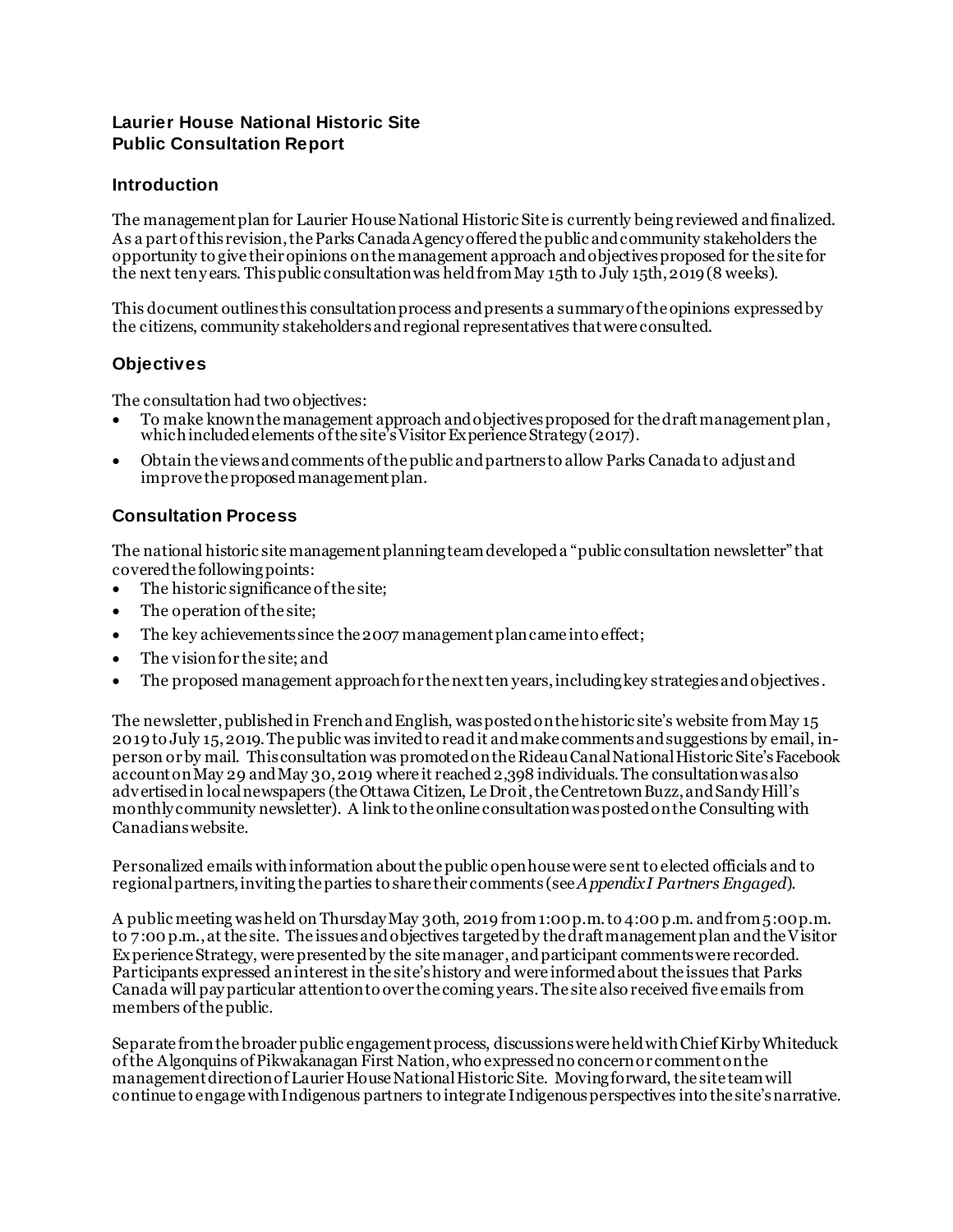# **Summary of the main comments received during the consultations**

## **Vision**

The participants generally agreed with the proposed vision and found it to be inspiring. They would like to see more reference to Laurier House being one of the only mansions of its era that can be visited in Ottawa. There was support for a vision of the site as a place of debate and as a place where all Canadians can connect with the stories of two Prime Ministers. Participants in the consultation also expressed a desire for the site to work with partners to increase relevance and benefit from cross-promotion.

## **Strategy 1: A site of great relevance to Canadians**

The management team presented some elements of the Visitor Experience Strategy (2017) at the public consultation since one of the objectives of this management planis the implementation of this approach. This included a presentation on identified target markets and plans to develop the second and thirdfloors of the house.Feedback was received thatinteractive exhibits and programs are supported, with many ideas brought up for what these visitor experience products could look like. There wasa concern that any introduction of technology must be balanced so that it does not distract from the authenticity that the site

is valued for.People at the public open house also expressed the desire for Parks Canada to present the Laurier House stories from many viewpoints, especially the perspective of servants, and the social history associated with a mansion like Laurier House. There was also support for resurrecting programs like "Tea and Theatre on the Veranda" and potentially involving local university theatre departments. Many neighbours miss this program and found that it was an excellent way of presenting the house and Canadian history, in entertaining and instructive ways.

"Political history doesn't sell. Downton Abbey-fying the place could just be the carrot that gets people interested in King and Laurier. "

-Open House Participant

Parks Canada's desire to increase visitation at Laurier House was understood. Questions arose about the site's flexibility with fees for target markets the site wishes to attract. Feedback was also received that the site shouldwork to develop a parking or transit solution, perhaps through partners.

"I visit with my grandkids when I know there is something new going on. I assume I will learn something different."

-Open House Participant

A common theme during public consultation was the importance of the house within the Sandy Hill community. Several partneringand engagementopportunities were highlighted which reinforces the importance of objective 1.3 referring to partners being engaged in the site's programming. The vision for the Prime Ministers Row initiative complements the proposed vision for Laurier House and the site could serve as an anchor location for this endeavor. Within the community, there are also opportunities to work with Heritage Ottawa for the Laurier

Avenue walking tours, the Ottawa Historical Society, and the All Saints eventvenue directly across the street. Laurier House staff were encouraged to think beyond the site'sproperty andincrease the house's visibility through networking opportunities across the city, including the Ottawa Museums Network, the national museums, and regional heritage fairs. Alignment with the museums of Ottawa could help with promotion of the site through participation in free admission nights on Thursdays, passes at the local libraries, and packaging opportunities.

## **Strategy 2: A place to connect with the different stories of Canada**

There was positive reception to the idea of presenting the history of Sir Wilfrid Laurier and William Lyon Mackenzie King from multiple perspectives, beyond the traditional narrative. This would have to be done respectfully through work with Indigenous groups and multicultural groups.

The site also received positive feedback foropeningthe back of the second and third floors for exhibits and programming. There was inputthat,with the development of the second and third floors, the site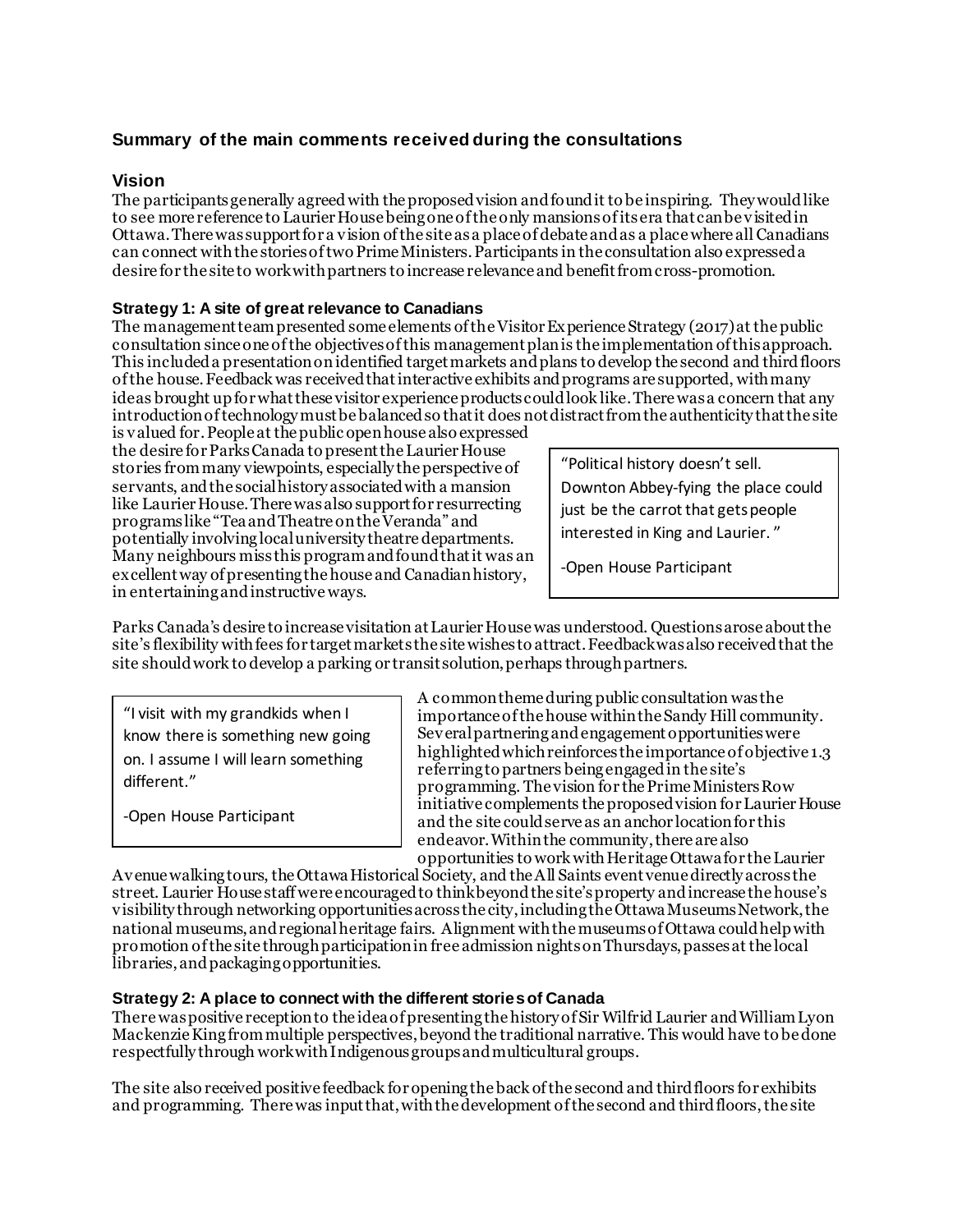should consider the importance of maintaining some open spacesthat could be used for temporary or rotating exhibits. A space that is left open could be beneficial for work with partners such as Library and Archives Canada or the Ottawa Art Gallery.

#### **Strategy 3: Protection and presentation of our national treasure**

There was general support for Key Strategy 3. Parks Canada could explain the authenticity of the site better (e.g. the instructions in Mackenzie King's will). The site is an exemplary example of authenticity, the most authentic across the Parks Canada Agency, and this message needs to be delivered to Canadians. There was wide support for bringing conservation work out of the nearby Parks Canadalab and into the house for people to see.

# **Conclusion**

The consultation exercise proved to be a positive one and enabled Parks Canada to improve its approach to the management of the national historic site and to its work with the public andstakeholders. As a whole, the people who participated in the consultations expressed that they were in favour of this approach and supported the management objectives proposed by Parks Canada.

The management plan will be finalized by the end of 2019.

Finally, Parks Canada would like to thank all the participants that took part in the consultation exercise for having submitted their ideas and vision concerning the future of this national historic site.